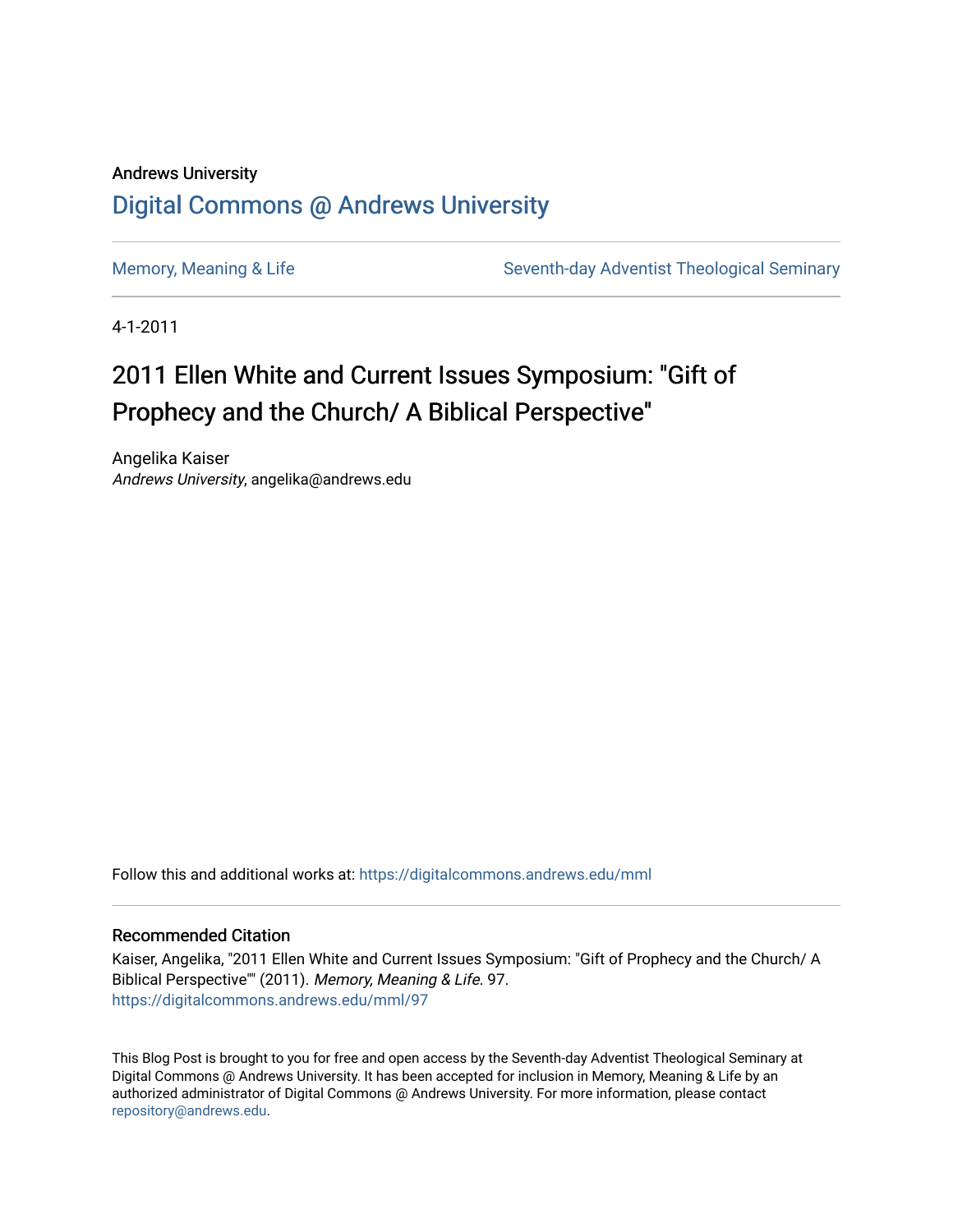# **[Memory, Meaning & Faith](http://web.archive.org/web/20120716004735/http://www.memorymeaningfaith.org/blog/)**

[Main](http://web.archive.org/web/20120716004735/http://www.memorymeaningfaith.org/blog) [About](http://web.archive.org/web/20120716004735/http://www.memorymeaningfaith.org/blog/about.html) [Archives](http://web.archive.org/web/20120716004735/http://www.memorymeaningfaith.org/blog/archives.html) April 01, 2011 **2011 Ellen White and Current Issues Symposium: "Gift of Prophecy and the Church: A Biblical Perspective"**

### **Presentation**

Ranko Stefanovic, Professor for New Testament at the Seventh-day Adventist Theological Seminary, traced origin, meaning, and function of the gift of prophecy in the Bible.\*

**The Pre-Prophecy Period.** After creation, still in Eden, God attempted to have an intimate relationship with Adam and Eve with straight face-to-face communication (cf. [Gen 2:15-17\)](http://web.archive.org/web/20120716004735/http://www.biblegateway.com/passage/?search=Gen%202:15-17&version=NKJV). Since their disobedience and the fall caused a disconnectedness between them and God ([Gen 3\)](http://web.archive.org/web/20120716004735/http://www.biblegateway.com/passage/?search=Gen%203&version=NKJV), the result was a disrupted relationship between Him and whole humanity as well as a destruction of their intimate communication with Him—which ultimately will not be restored until sin is totally removed ([Rev 21-22](http://web.archive.org/web/20120716004735/http://www.biblegateway.com/passage/?search=rev%2021-22&version=NKJV)).

Despite the fall God continued to communicate with humankind. According to Stefanovic, two phases can be traced in the Old Testament: a) the to-each-individual-communication and b) the through-prophets-communication. The first took place during the antediluvian/pre-flood up to patriarchal times where God spoke directly to individuals via [theophanies](http://web.archive.org/web/20120716004735/http://en.wikipedia.org/wiki/Theophany) or dreams. [Examples for these periods can be found in Genesis, e.g., Noah \(G](http://web.archive.org/web/20120716004735/http://www.biblegateway.com/passage/?search=Gen%2012-17;%2022&version=NKJV)[en 6:13-2](http://web.archive.org/web/20120716004735/http://www.biblegateway.com/passage/?search=Gen%206:13-21&version=NKJV)[1;](http://web.archive.org/web/20120716004735/http://www.biblegateway.com/passage/?search=Gen%2012-17;%2022&version=NKJV) [7:1-4](http://web.archive.org/web/20120716004735/http://www.biblegateway.com/passage/?search=Gen%207:1-4&version=NKJV)[; 8](http://web.archive.org/web/20120716004735/http://www.biblegateway.com/passage/?search=Gen%2012-17;%2022&version=NKJV)[:15-1](http://web.archive.org/web/20120716004735/http://www.biblegateway.com/passage/?search=Genesis%208:15-19&version=NKJV)[9; 9](http://web.archive.org/web/20120716004735/http://www.biblegateway.com/passage/?search=Gen%2012-17;%2022&version=NKJV)[:1-19](http://web.archive.org/web/20120716004735/http://www.biblegateway.com/passage/?search=Genesis%209:1-19&version=NKJV)[\), Abraham \(Gen 12-17;](http://web.archive.org/web/20120716004735/http://www.biblegateway.com/passage/?search=Gen%2012-17;%2022&version=NKJV) 22), Isaac ([26:2-5, 24](http://web.archive.org/web/20120716004735/http://www.biblegateway.com/passage/?search=Genesis%2026:2-5,%2024&version=NKJV)), Rebekah ([25:22-23](http://web.archive.org/web/20120716004735/http://www.biblegateway.com/passage/?search=Genesis%2025:22-23&version=NKJV)), Jacob ([28:13-15; 31:3, 11-13; 35:9-12; 46:2-4](http://web.archive.org/web/20120716004735/http://www.biblegateway.com/passage/?search=Genesis%2028:13-15;%2031:3,%2011-13;%2035:9-12;%2046:2-4&version=NKJV)), and also persons who did not belong to the godly line, for example Cain  $(4:6-15)$  $(4:6-15)$ , Hagar  $(16:7-12; 21:17-18)$  $(16:7-12; 21:17-18)$  $(16:7-12; 21:17-18)$ , and Abimelech  $(20:3-7)$ . This list is not exhaustive and it also can be presumed, said Stefanovic, that God spoke to many others during this period, although they are not directly mentioned in Scripture.

**The Beginning of Prophecy in the Bible.** The second phase, through-prophet-communication, started with Moses, with whom God communicated "mouth-to-mouth" [\(Num 12:8,](http://web.archive.org/web/20120716004735/http://www.biblegateway.com/passage/?search=Num%2012:8&version=ESV) ESV) and "face-to-face" [\(Deut 34:10](http://web.archive.org/web/20120716004735/http://www.biblegateway.com/passage/?search=Deut%2034:10&version=NKJV)). Although Abraham was the first one whom the Bible calls "prophet" [\(Gen 20:7](http://web.archive.org/web/20120716004735/http://www.biblegateway.com/passage/?search=Gen%2020:7&version=NKJV)), Moses is nevertheless the pattern for all prophets to come. Beginning with him, God's communication with the people and telling them His will happened through prophets, i.e. human agents which God chose. Thus the prophet functioned as God's spokesman.

Stefanovic explained this switch of the communication-type with its coinciding with the Sinai-event where Israel became the Old Testament church of God. Since now the faithful consisted in a whole nation rather than in some individuals as before, it would have been much harder to communicate effectively with them had God retained the one-on-one communication.

The importance of the prophetic gift for believers is emphasized for example in [Proverbs 29:18](http://web.archive.org/web/20120716004735/http://www.biblegateway.com/passage/?search=Proverbs%2029:18&version=NKJV) (unity of the faithful ones) as well as in the New Testament in [Ephesians 4:11](http://web.archive.org/web/20120716004735/http://www.biblegateway.com/passage/?search=Ephesians%204:11&version=NKJV) and verses [13-14](http://web.archive.org/web/20120716004735/http://www.biblegateway.com/passage/?search=Ephesians%204:13-14&version=NKJV) (for doctrinal as well as organizational unity of the church).

**The Role of Prophets in the Bible.** The Greek word from which our term *prophet* comes means either "to speak for [another]" or "to say prior to/beforehand, foretell". Today, the term, because of its temporal prefix, (*for* or *prior to, before*) is exclusively used for someone who predicts the future, but this use is one-sided, as Stefanovic pointed out, because the Hebrew Scriptures see biblical prophets as both fore-tellers and forth-tellers.

Prophets as Conveyors. The Hebrew word for *prophet* gives either the meaning "the one who speaks" or "the one who is called", depending on its origin. But both concepts reflect the role of the biblical prophet: one who is called by God to speak for Him. The 310 occurrences (excl. its cognates and synonyms) in the Hebrew Scriptures and the 150 occurrences in the New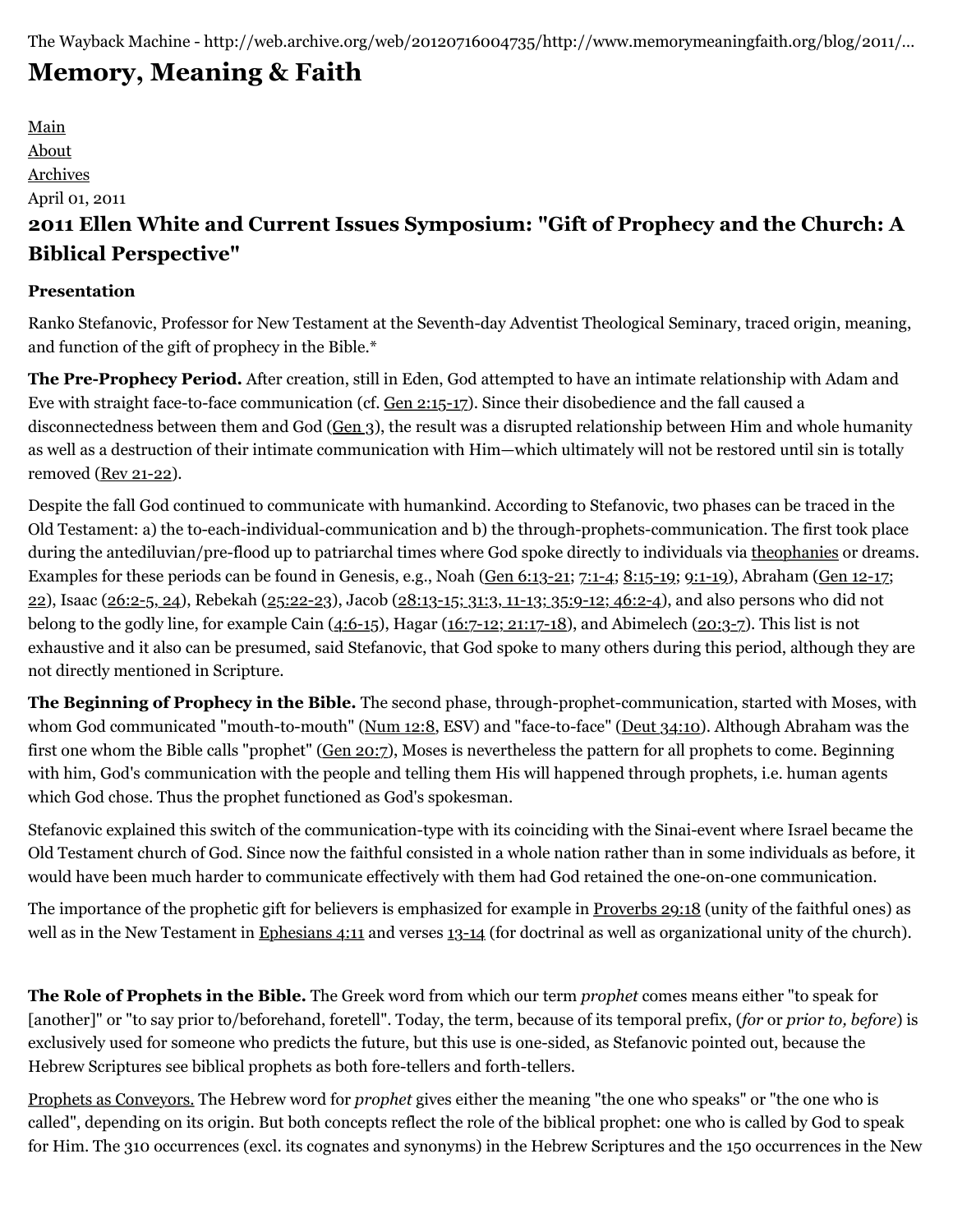Testament show the significance of the prophetic gift and ministry in the Bible.

According to Stefanovic, the prophetic role is best defined in **[Exodus 4:15-16](http://web.archive.org/web/20120716004735/http://www.biblegateway.com/passage/?search=Exodus%204:15-16&version=NKJV)** and [7:1:](http://web.archive.org/web/20120716004735/http://www.biblegateway.com/passage/?search=exodus%207:1&version=NKJV) Moses is likened to God and Aaron is called his *prophet*. As Aaron was the spokesperson for Moses, so is the prophet the spokesperson for God, passing the divine messages on that he/she has received from God: "the word of God", often preceded by "The word of God came to...". *Prophecy* in the Bible is what the prophet actually proclaims. It is the technical term for the divine message that is wrapped in human language. Formulas like "Thus says the Lord..." (418 times in Hebrew Bible) or "Hear the word of the Lord" (34 times in Hebrew Bible) were often used to introduce the actual rendering of the divine message.

Prophets as Visionaries. Two other words, *seer* and *visionary,* are also used for *prophet* in the Old Testament; they mean literally "the one who sees in a vision". Different aspects of meaning are suggested in [1 Chronicles 29:29](http://web.archive.org/web/20120716004735/http://www.biblegateway.com/passage/?search=1%20Chronicles%2029:29&version=NKJV) where they are used separately for three different persons. It appears, though, that these words complement the title of a prophet. The prophet is the one who is called by God to speak for him but also a person who receives divine revelation ([Isaiah 30:10](http://web.archive.org/web/20120716004735/http://www.biblegateway.com/passage/?search=Isaiah%2030:10&version=NIV) [NIV]). Thus he had a special experience with God of which he could testify later. As [Abraham Heschel](http://web.archive.org/web/20120716004735/http://en.wikipedia.org/wiki/Abraham_heschel) stated that in the message/testimony of the prophet "the invisible God becomes audible" (*[The Prophets](http://web.archive.org/web/20120716004735/http://www.amazon.com/Prophets-Abraham-Joshua-Heschel/dp/1598561812/ref=sr_1_1?ie=UTF8&qid=1301608103&sr=8-1)*, p.22).

[Visions and dreams were the two basic and main means by which the prophet received divine revelation \(cf.](http://web.archive.org/web/20120716004735/http://www.biblegateway.com/passage/?search=Isaiah%2030:10&version=NKJV) [Num 12:](http://web.archive.org/web/20120716004735/http://www.biblegateway.com/passage/?search=Numbers%2012:6&version=NKJV)[6; Isa](http://web.archive.org/web/20120716004735/http://www.biblegateway.com/passage/?search=Isaiah%2030:10&version=NKJV) 30:10) which he had to forward to the people, being just a tool used by God himself. God spoke sometimes directly to the prophet ([1 Samuel 3:11-14;](http://web.archive.org/web/20120716004735/http://www.biblegateway.com/passage/?search=1%20Samuel%203:11-14&version=NKJV) [1 Samuel 16:7\)](http://web.archive.org/web/20120716004735/http://www.biblegateway.com/passage/?search=1%20Samuel%2016:7&version=NKJV). The latter was also called "man of God" [\(Deuteronomy 33:1](http://web.archive.org/web/20120716004735/http://www.biblegateway.com/passage/?search=Deuteronomy%2033:1&version=NKJV); [2 Kings 4:7](http://web.archive.org/web/20120716004735/http://www.biblegateway.com/passage/?search=2%20Kings%204:7&version=NKJV)). Often [the prophet was "compelled to proclaim the very opposite of what his heart expected" as can be seen in Jeremiah](http://web.archive.org/web/20120716004735/http://www.biblegateway.com/passage/?search=jeremiah%2020:9&version=NKJV) 20:9 (Heschel, *Prophets,* p.xiii). This can be seen as another sign that the prophetic message was no invention by the prophet himself, but communication coming from God.

**Continuation of Prophecy in the Bible.** Male and female prophets were active in Israel throughout OT times. Although prophets served since Moses [\(Judges 4:4; 6:8](http://web.archive.org/web/20120716004735/http://www.biblegateway.com/passage/?search=Judges%204:4;%206:8&version=NKJV)), the prophetic order itself began with Samuel (see [Acts 3:24\)](http://web.archive.org/web/20120716004735/http://www.biblegateway.com/passage/?search=Acts%203:24&version=NKJV). We can also differentiate between a) literary and b) non-literary prophets: some which left some written records which started as early as in the 8th century BC (a) and others (b) of whom we have no scriptures, although it can not be excluded that they actually wrote messages down. But nothing written was passed on. Those of the literary prophets who made it into the Hebrew biblical canon, actually "spoke to their generation, but their influence was destined to reach far beyond their own age; hence [the importance of their place in the OT canonical books" \(G.C.D.Howley, "Introduction to the Prophetical Books,"](http://web.archive.org/web/20120716004735/http://www.amazon.com/New-International-Bible-Commentary-Bruce/dp/0310220203/ref=sr_1_1?ie=UTF8&qid=1301610074&sr=8-1) *New International Bible Commentary*, p.101).

The last in line of the OT prophets was Malachi, after whom no prophetic ministry was recorded and documented among the Jews for four hundred years [\(Intertestamental Period\)](http://web.archive.org/web/20120716004735/http://en.wikipedia.org/wiki/Intertestamental_period), before the NT documents the existence of prophets during Christ's time and the early Church. Quoting MacRae, Stefanovic pointed to the fact that "the causal Bible reader is not apt to realize that the NT contains as many references to prophets and prophecy in proportion to its length as the OT does" ("Prophets and Prophecy" in *[Zondervan Encyclopedia of the Bible](http://web.archive.org/web/20120716004735/http://www.amazon.com/Zondervan-Encyclopedia-Bible-Revised-Full-Color/dp/0310241367/ref=sr_1_1?ie=UTF8&qid=1301610616&sr=8-1-spell)* p.1027). Male and female *prophets* or simply *prophesying* persons are mentioned in the NT (from Anna [[Luke 2:36-38\]](http://web.archive.org/web/20120716004735/http://www.biblegateway.com/passage/?search=Luke%202:36-38&version=NKJV), over John the Baptist [\[Matthew 11:9-14](http://web.archive.org/web/20120716004735/http://www.biblegateway.com/passage/?search=Matthew%2011:9-14&version=NKJV); [14:5\]](http://web.archive.org/web/20120716004735/http://www.biblegateway.com/passage/?search=Matthew%2014:5&version=NKJV), and a group of prophets in Antioch [[Acts 13:1\]](http://web.archive.org/web/20120716004735/http://www.biblegateway.com/passage/?search=Acts%2013:1&version=NKJV) over many more up to John the Revelator [\[Revelation 22:9](http://web.archive.org/web/20120716004735/http://www.biblegateway.com/passage/?search=Revelation%2022:9&version=NKJV)]). At the end of this passage Stefanovic pointed to Paul's message to the Ephesians in [Ephesians 2:20;](http://web.archive.org/web/20120716004735/http://www.biblegateway.com/passage/?search=Ephesians%202:20&version=NKJV) [3:5](http://web.archive.org/web/20120716004735/http://www.biblegateway.com/passage/?search=Ephesians%203:5&version=NKJV) and [4:11,](http://web.archive.org/web/20120716004735/http://www.biblegateway.com/passage/?search=Ephesians%204:11&version=NKJV) and the admonitions to the Christians in [Thessalonica: "Do not quench the Spirit. Do not despise prophecies. Test all things; hold fast what is good." \(1 Thessalonians](http://web.archive.org/web/20120716004735/http://www.biblegateway.com/passage/?search=1%20Thessalonians%205:19-21&version=NKJV) 5:19-21). Paul was convinced, according to Stefanovic, that the community of the faithful ones will not be in want of any spiritual gift, including the prophetic gift.

**Revelation 19:10: "the Spirit of Prophecy". [Revelation 12:17](http://web.archive.org/web/20120716004735/http://www.biblegateway.com/passage/?search=Revelation%2012:17&version=NKJV)** says that the rest of the woman's offspring have the "testimony of Jesus", a phrase, which we find again in [Revelation 19:10](http://web.archive.org/web/20120716004735/http://www.biblegateway.com/passage/?search=Revelation%2019:10&version=NKJV) where the angel defines the "testimony of Jesus" as "the spirit of prophecy". Stefanovic went on to explain what both phrases mean—summaries of these explanations are the following:

The Testimony of Jesus. Occuring several times in Revelation ([1:2, 9](http://web.archive.org/web/20120716004735/http://www.biblegateway.com/passage/?search=Revelation%201:2,%209&version=NKJV); [12:17](http://web.archive.org/web/20120716004735/http://www.biblegateway.com/passage/?search=Revelation%2012:17&version=NKJV); [19:10](http://web.archive.org/web/20120716004735/http://www.biblegateway.com/passage/?search=Revelation%2019:10&version=NKJV); [20:4\)](http://web.archive.org/web/20120716004735/http://www.biblegateway.com/passage/?search=Revelation%2020:4&version=NKJV) and comprising two possible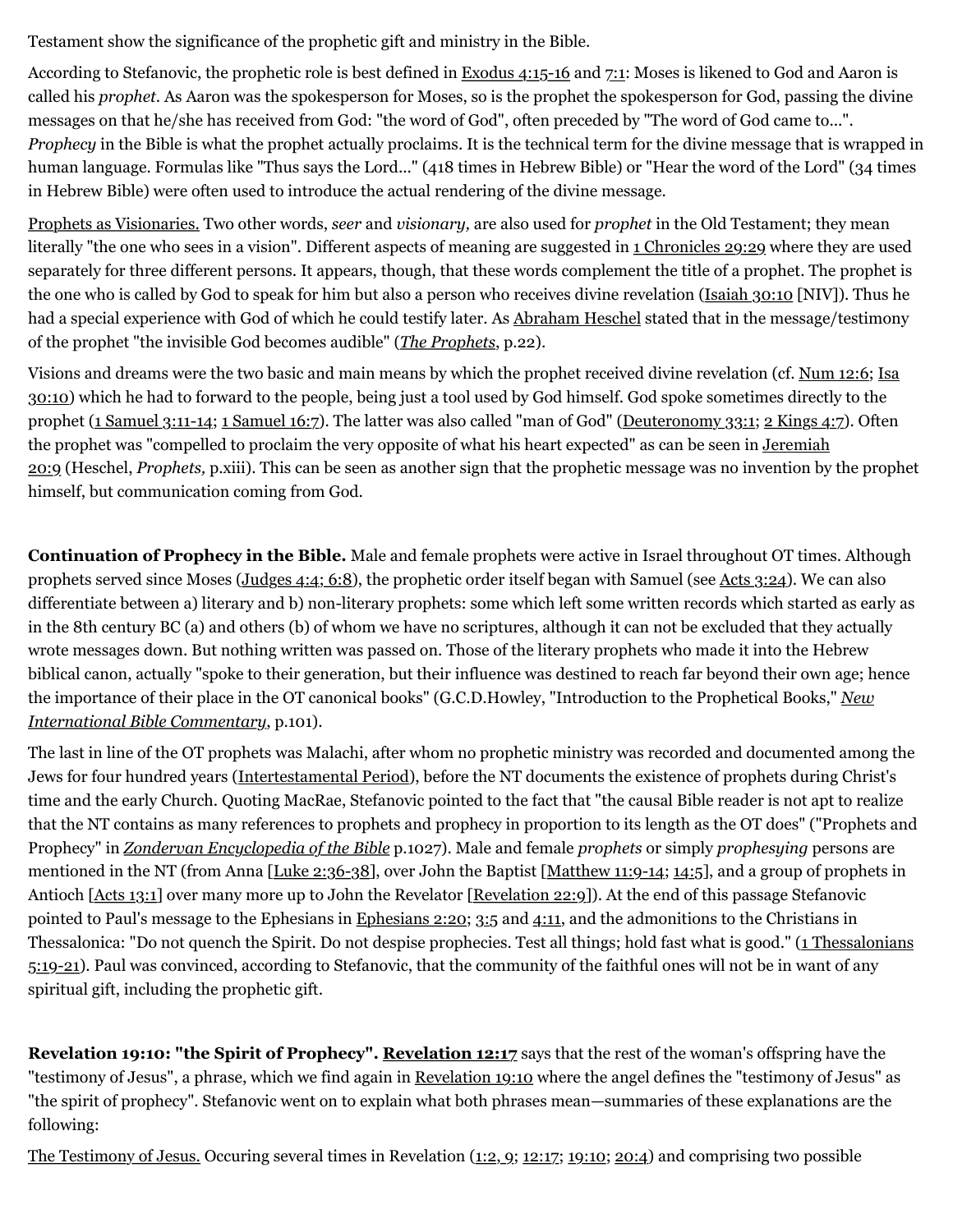translations (testimony *by* Jesus, i.e. his testimony; or: testimony *about* or *regarding* Jesus). Stefanovic made the biblical case for the testimony that "Jesus himself bore during his earthly life and ministry and after his ascension through his prophets, who had the spirit of prophecy, much as the prophets in ancient times (cf[.1 Peter 1:11-12\)](http://web.archive.org/web/20120716004735/http://www.biblegateway.com/passage/?search=1%20Peter%201:11-12&version=NKJV)". Exactly this is the testimony of Jesus that John the Revelator said he bore witness of in Revelation 1:2.

The Spirit of Prophecy. The key text for knowing what the testimony of Jesus is can be found in [Revelation 19:10](http://web.archive.org/web/20120716004735/http://www.biblegateway.com/passage/?search=Revelation%2019:10&version=NKJV): here it is equaled with the phrase "spirit of prophecy." Since this phrase occurs only here in the whole NT and is furthermore nowhere explained by John, Stefanovic suggests that it was generally understood by the recipients/readers of John's revelation that any explanation would have been superfluous. According to the evidences at hand, they understood it as the one Spirit who communicates through the prophets.

According to Jewish sources, the phrase "spirit of prophecy" was much used and well known by John's contemporaries, as can be seen in several texts in the [Targumim](http://web.archive.org/web/20120716004735/http://en.wikipedia.org/wiki/Targums) (Aramaic translations of the Old Testament), where this phrase is equated with "Holy Spirit", "Spirit of God" and "Spirit of Yahweh". Other Jewish sources testify to the same fact: that indeed the Holy Spirit is always the spirit of inspiration, a spirit that inspires and empowers the ones called by God (i.e. the prophets) to proclaim the messages which they received from God (cfr. [Luke 2:25-32](http://web.archive.org/web/20120716004735/http://www.biblegateway.com/passage/?search=Luke%202:25-32&version=NKJV); [2 Peter 1:21](http://web.archive.org/web/20120716004735/http://www.biblegateway.com/passage/?search=2%20pet%201:21&version=NKJV)). Comparing [Rev 19:10](http://web.archive.org/web/20120716004735/http://www.biblegateway.com/passage/?search=Revelation%2019:10&version=NKJV) ("brethren who have the testimony of Jesus") with [Rev 22:8-9](http://web.archive.org/web/20120716004735/http://www.biblegateway.com/passage/?search=Rev%2022:8-9&version=NKJV) ("the prophets") this thought is even more affirmed.

**Summary and Conclusions.** From the Pentateuch up to Revelation the care for His people is expressed by God in providing a guiding by his Spirit expressed in the spirit of prophecy. John does not point to himself as the last prophet but clearly testified to the future work of the spirit of prophecy in the end time. Seventh-day Adventists have traditionally viewed that the predictions of Rev 12:17 and 19:10 have found a fulfillment in life and ministry of [Ellen G. White](http://web.archive.org/web/20120716004735/http://www.whiteestate.org/about/egwbio.asp) (1827-1915), although it must be stated that these texts in Revelation are not considered as speaking specifically about White herself but rather about the promised presence of the spirit of prophecy among God's faithful in the time of the end, said Stefanovic. White ministered during her lifetime to the community of Seventh-day Adventist Christians and still does so through her writings by instructing, leading, encouraging, counseling, and rebuking. Stefanovic closed by pointing to the fact that when Christ, the "morning star" [\(Rev 22:16\)](http://web.archive.org/web/20120716004735/http://www.biblegateway.com/passage/?search=Rev%2022:16&version=NKJV), comes the need for prophetic guidance will be no more  $(1 \text{ Cor } 13:8, \text{ NIV})$  and loses its function. Until then, as the apostle Paul stated, we should not "quench the Spirit; do not despise prophetic utterances. But examine everything carefully; hold fast to that which is good" [\(1 Thess 5:19-21,](http://web.archive.org/web/20120716004735/http://www.biblegateway.com/passage/?search=1%20Thess%205:19-21&version=NASB) NASB). "Every idea", said Stefanovic, "of the church as a non-prophet denomination contradicts what is found in the Bible—from the Pentateuch to Revelation."

**Response.** Respondent [Dr. Teresa Reeve](http://web.archive.org/web/20120716004735/http://www.andrews.edu/sem/article.php?id=108), Assistant Professor of New Testament Contexts at the SDA Theological Seminary, expressed her appreciation for Dr. Stefanovic's research and the "ambitious task" he approached with this study. She asked whether it was maybe too ambitious for a 40 minute paper. Among other suggestions for further study and improvement of the paper she pointed to the gap in the paper on prophecy between the NT-time and the end time. Reeve said that she sees the need to test the theory in this area in order to see whether a "valuable thesis can stand on even more solid ground."

**\*** Please note that this and other articles on the presentations held are condensed summaries in which some lines of argumentation have been abbreviated. All papers/presentations will be published in a revised form in the Journal *Ellen White and Current Issues Symposium,* vol. 7, 2011, at the next Symposium, i.e. March or April 2012. Orders can be made to the [Center for Adventist Research.](http://web.archive.org/web/20120716004735/http://www.andrews.edu/library/car/index.html)

Posted by [Angelika Kaiser](http://web.archive.org/web/20120716004735/http://profile.typepad.com/angelika1) on April 01, 2011 in [Biblical Backgrounds](http://web.archive.org/web/20120716004735/http://www.memorymeaningfaith.org/blog/biblical-backgrounds/), [Church History](http://web.archive.org/web/20120716004735/http://www.memorymeaningfaith.org/blog/church-history/), [Ellen White Symposium](http://web.archive.org/web/20120716004735/http://www.memorymeaningfaith.org/blog/ellen-white-symposium/) | [Permalink](http://web.archive.org/web/20120716004735/http://www.memorymeaningfaith.org/blog/2011/04/2011-egw-symposium-gift-of-prophecy-and-the-church.html) [Save to del.icio.us](http://web.archive.org/web/20120716004735/http://del.icio.us/post) |

#### **Comments**

**N** You can follow this conversation by subscribing to the [comment feed](http://web.archive.org/web/20120716004735/http://www.memorymeaningfaith.org/blog/2011/04/2011-egw-symposium-gift-of-prophecy-and-the-church/comments/atom.xml) for this post.

### **Verify your Comment**